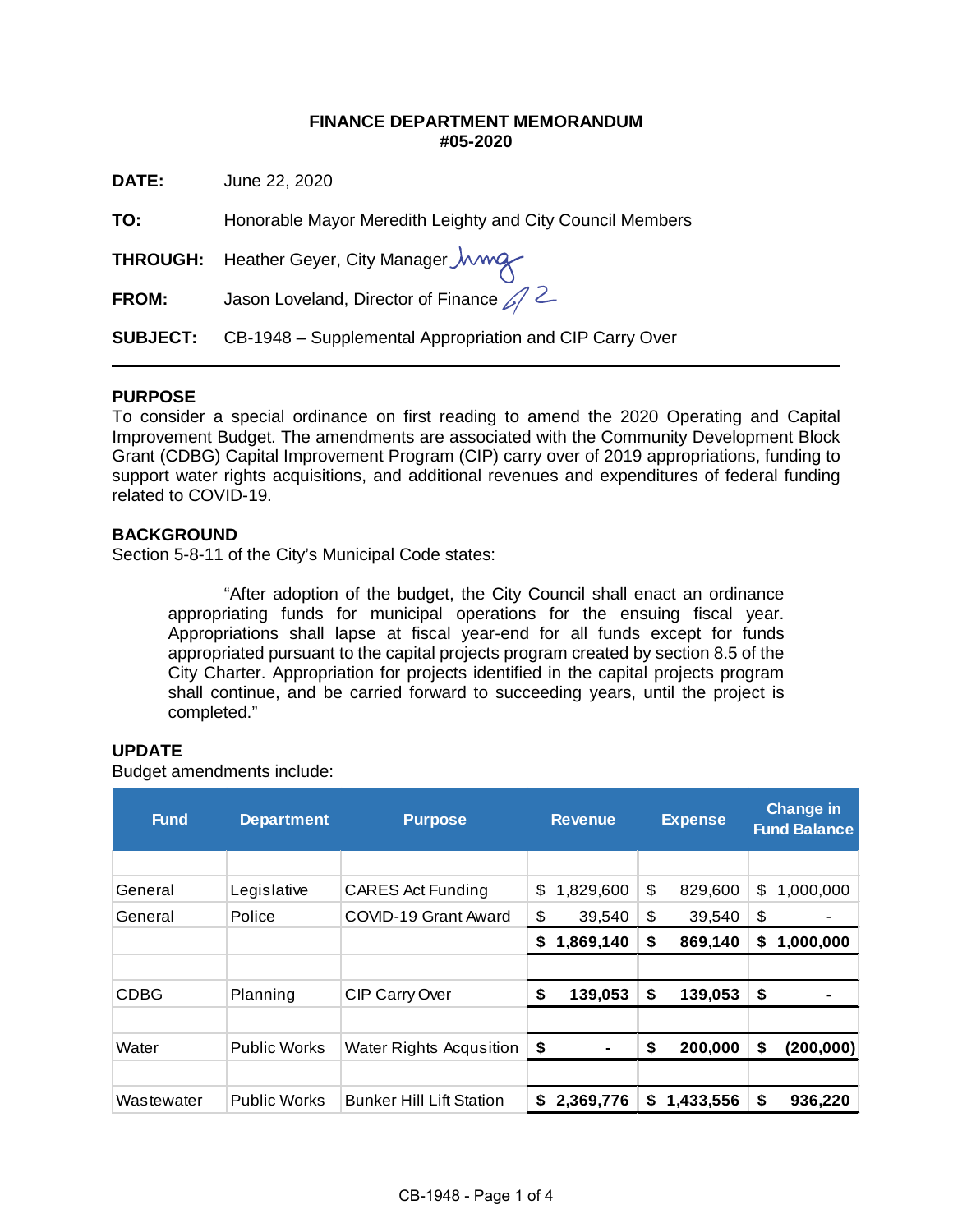CB-1948 – Supplemental Appropriation and CIP Carry over June 22, 2020 Page 2 of 2

In May 2020, the City entered into an Intergovernmental Agreement with Adams County to receive a share of Coronavirus Aid, Relief, and Economic Security (CARES) Act funding in the amount of \$3,086,617. City Council has authorized spending of \$1,829,600, of which \$1,000,000 of expenditures was added to the budget for the small business grant program in a previous supplemental appropriation. The revenues and subsequent approved expenditures are now being added to the budget.

On June 8, City Council approved the acceptance of a Justice Assistance Grant award for \$39,540 for COVID-19 related supply and equipment expenses within the Police Department.

CDBG carry over of \$139,540 is being added to the budget to reflect 2019 project work that was not completed during that year.

The City purchased water rights in May totaling \$1,268,000. Additional funds need to be allocated in order to complete work on water rights related engineering and legal work.

The City and developer agreed to split the cost of the Bunker Hill Lift Station project at the Karl's Farm development. The \$2,369,776 revenue shown is the reimbursement to the City for the developer's 72% portion of the project. The expenditure of \$1,433,556 is additional project budget needed to cover the project Guaranteed Maximum Price contract and owner's contingency amount of \$3,291,356.

#### **STAFF RECOMMENDATION**

Staff recommends approval of CB-1948 on first reading.

#### **BUDGET/TIME IMPLICATIONS**

2020 budgeted expenditures in the General Fund will increase by \$869,140 while being offset by revenue of \$1,000,000. The CDBG Fund revenue and expenditure amounts will each increase by \$139,053. The Water Fund expenditures will increase by \$200,000, while the Wastewater Fund will see and increase to revenue of \$2,369,776 and expenditures of \$1,433,556.

If approved on first reading, a public hearing on CB-1948 and second reading will be held on July 13, 2020.

#### **STAFF REFERENCE**

If Council members have any comments or questions they may contact Jason Loveland, Director of Finance, at 303.450.8817 or jloveland@northglenn.org.

CB-1948 – Supplemental Appropriation and CIP Carry Over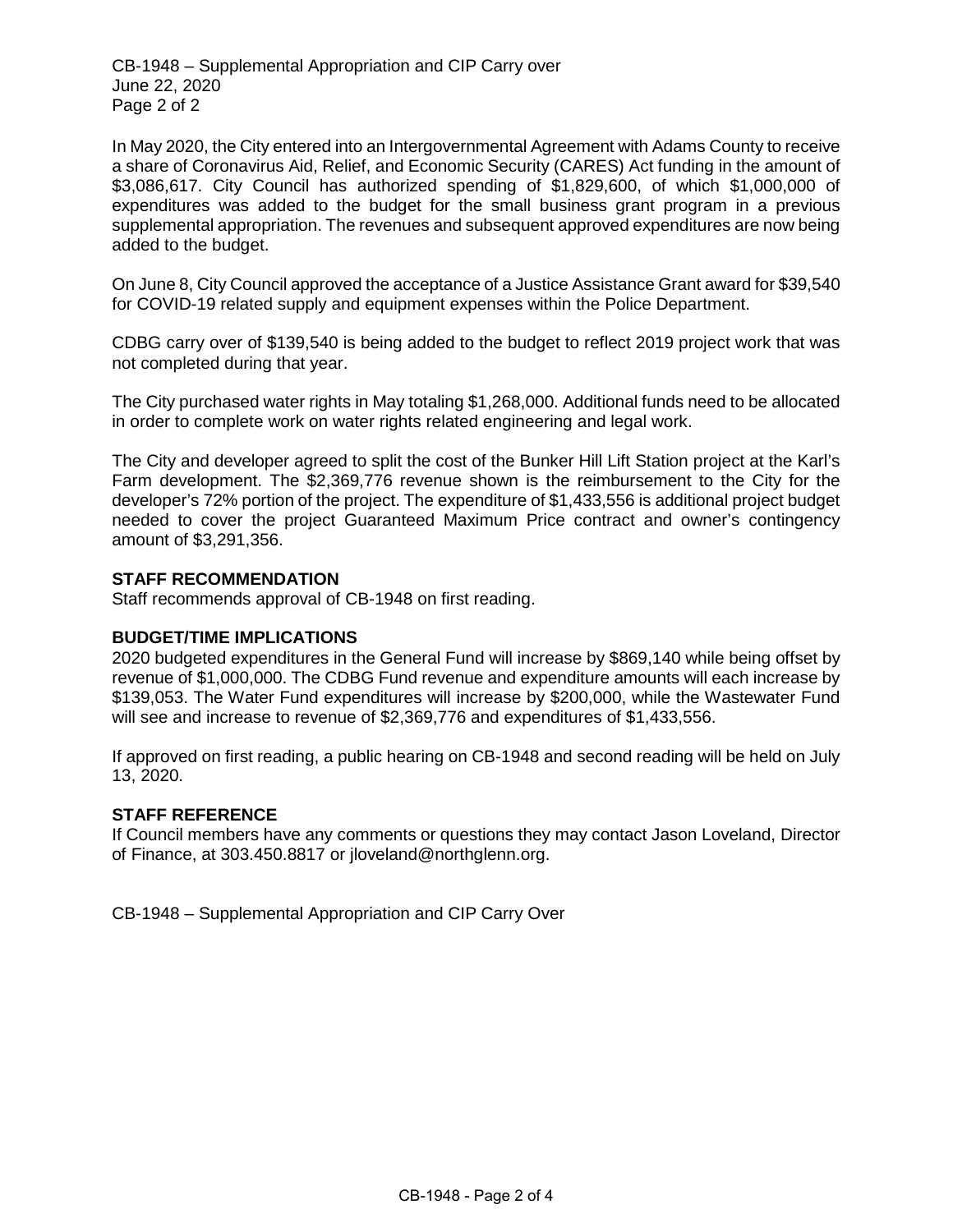# SPONSORED BY: MAYOR LEIGHTY

COUNCILMAN'S BILL ORDINANCE NO.

No. CB-1948 Series of 2020 Series of 2020

A BILL FOR A SPECIAL ORDINANCE AMENDING THE 2020 BUDGET RECOGNIZING REVENUES AND APPROPRIATING EXPENDITURES BY SUPPLEMENTAL APPROPRIATION, FOR THE PAYMENT OF THE COSTS AND EXPENSES OF THE MUNICIPAL GOVERNMENT, AGENCIES AND OFFICES OF THE CITY OF NORTHGLENN, COLORADO, FOR THE FISCAL YEAR BEGINNING JANUARY 1, 2020

BE IT ORDAINED BY THE CITY COUNCIL OF THE CITY OF NORTHGLENN, COLORADO, THAT THE 2020 BUDGET SHALL BE AMENDED AS FOLLOWS:

Section 1. Supplemental Appropriation. The 2020 Operating and Capital Improvement Budget is amended to reflect revenues and expenditures and the carry-over of Capital Improvement Projects not completed in 2019 to the respective Funds as follows:

|                                                         |                                        | 2020<br><b>Adopted</b><br><b>Budget</b> |                                         | 2020<br><b>Supplemental</b><br><b>Appropriation</b> |                                     |                     | 2020<br><b>Amended</b><br><b>Budget</b>  |
|---------------------------------------------------------|----------------------------------------|-----------------------------------------|-----------------------------------------|-----------------------------------------------------|-------------------------------------|---------------------|------------------------------------------|
| <b>General Fund</b>                                     | Revenues<br>Expenditures<br>Net Change | \$<br>$\mathcal{S}$                     | 29,076,328<br>32,279,072<br>(3,202,744) | \$<br>\$                                            | 1,869,140<br>869,140<br>1,000,000   | \$<br>\$            | 30,945,468<br>33,148,212<br>(2,202,744)  |
| <b>Community Development</b><br><b>Block Grant Fund</b> | Revenues<br>Expenditures<br>Net Change | \$<br>$\boldsymbol{\mathsf{S}}$         |                                         | $\mathcal{S}$<br>\$                                 | 139,053<br>139,053                  | \$<br>\$            | 139,053<br>139,053                       |
| Water Fund                                              | Revenues<br>Expenditures<br>Net Change | \$<br>$\sqrt{3}$                        | 12,258,600<br>11,212,617<br>1,045,983   | \$<br>\$                                            | 200,000<br>(200,000)                | \$<br>\$            | 12,258,600<br>11,412,617<br>845,983      |
| <b>Wastewater Fund</b>                                  | Revenues<br>Expenditures<br>Net Change | \$<br>\$                                | 31,778,000<br>10,009,822<br>21,768,178  | \$<br>\$                                            | 2,369,776<br>1,433,556<br>936,220   | \$<br>$\mathcal{S}$ | 34, 147, 776<br>11,443,378<br>22,704,398 |
| <b>Total</b>                                            | Revenues<br>Expenditures<br>Net Change | \$<br>\$                                | 73,112,928<br>53,501,511<br>19,611,417  | \$<br>\$                                            | 4,377,969<br>2,641,749<br>1,736,220 | \$<br>\$            | 77,490,897<br>56,143,260<br>21,347,637   |